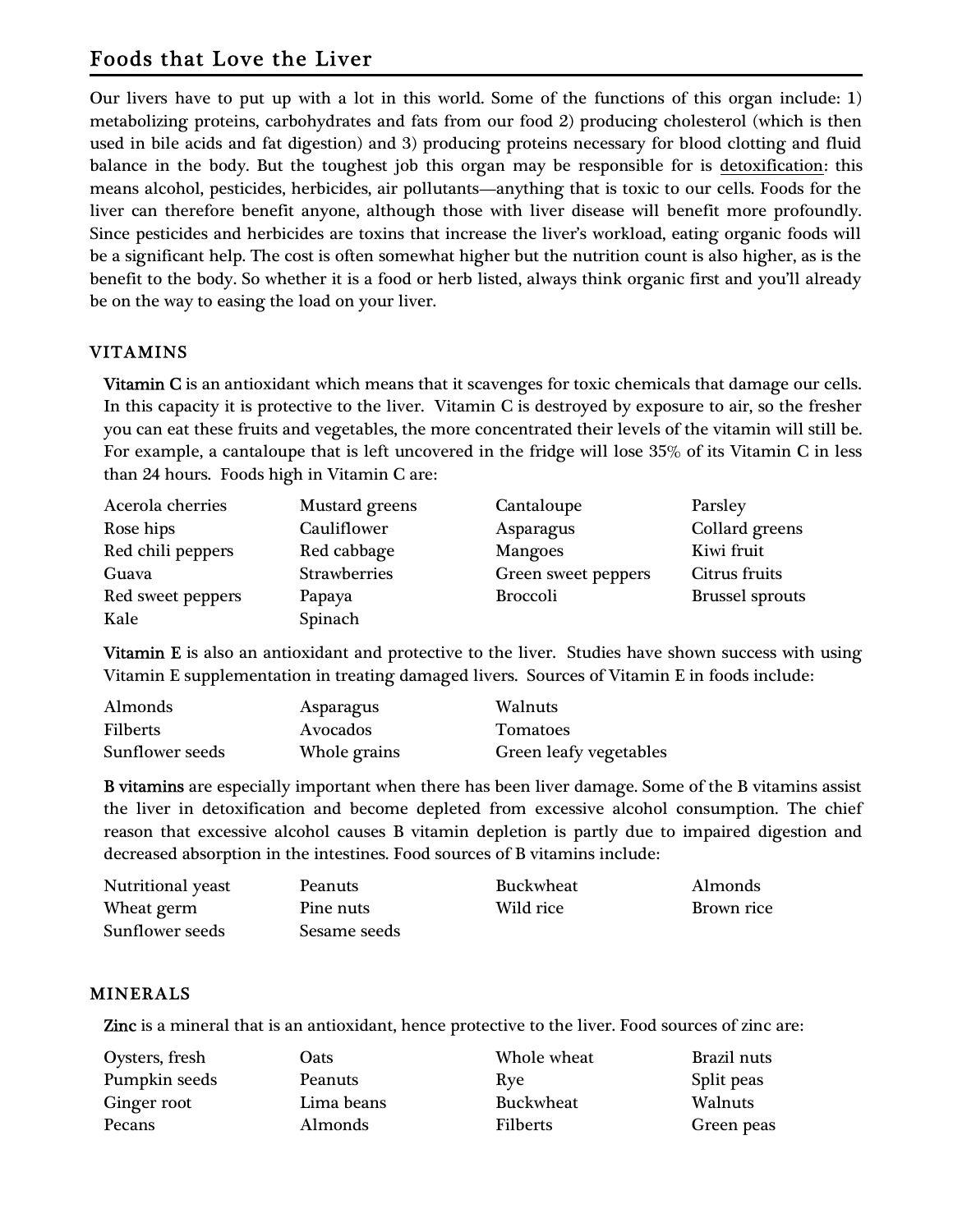#### MINERALS CONTINUED

Magnesium is necessary for one of the main detoxification pathways in the liver, the P450 system. This system requires magnesium to function properly; therefore the liver as a whole benefits from this mineral. Food sources of magnesium are:

| Kelp       | <b>Filberts</b> | <b>Buckwheat</b> | Brewers' yeast      |
|------------|-----------------|------------------|---------------------|
| Wheat bran | Peanuts         | Brazil nuts      | Tofu                |
| Wheat germ | Millet          | Dulse            | Blackstrap molasses |
| Almonds    | Pecans          | Coconut          | Brown rice          |
| Cashews    | Walnuts         | Soybeans         | Rye                 |

Selenium works with Vitamin E as an antioxidant. Foods high in selenium are:

| Wheat germ/bran          | Oats            | Garlic          | Barley           |
|--------------------------|-----------------|-----------------|------------------|
| Brazil nuts              | <b>Molasses</b> | Red Swiss chard | Turnips          |
| <b>Nutritional yeast</b> | Brown rice      | Orange juice    | <b>Shellfish</b> |

## AMINO ACIDS

Methionine and Cysteine are amino acids known to protect the liver from damage by toxic chemicals. Many toxic substances are fat soluble, but if they are converted to a water-soluble substance they can be easily excreted from the body via the urine. The sulphur-containing amino acids methionine and cysteine are particularly adept at this. Food sources for these amino acids are:

| Egg yolks   | <b>Onions</b>          | Sesame seeds |
|-------------|------------------------|--------------|
| Red peppers | <b>Broccoli</b>        | Whole grains |
| Garlic      | <b>Brussel sprouts</b> | Legumes      |

#### VITAMIN-LIKE SUBSTANCES

Carnitine helps the liver in the metabolism of fats. It is necessary when there has been history of a high fat diet, high alcohol consumption, drug usage, or toxic exposure (remember that most toxins are fat soluble). Food sources of carnitine are:

| Fish    | Tempeh | Milk products |
|---------|--------|---------------|
| Poultry | Wheat  | Avocados      |

Choline is also needed for the proper metabolism of fats by the liver. It also helps increase the solubility of the bile, which travels between the liver and the gall bladder. Food sources are:

| Soybeans          | Fish           | Cabbage        | Wheat germ |
|-------------------|----------------|----------------|------------|
| Egg yolk          | <b>Peanuts</b> | <b>Lentils</b> | Lettuce    |
| Nutritional yeast | Cauliflower    | Chick peas     | Brown rice |

Inositol works closely with choline, assisting the liver in metabolizing fats and promoting smooth bile flow. Food sources of inositol include:

| Citrus (except lemons) | Lentils    | Blackstrap molasses |
|------------------------|------------|---------------------|
| Brown rice             | Wheat germ | Nutritional yeast   |
| Chick peas             | Oats       | Raisins             |
| Cantaloupe             |            |                     |